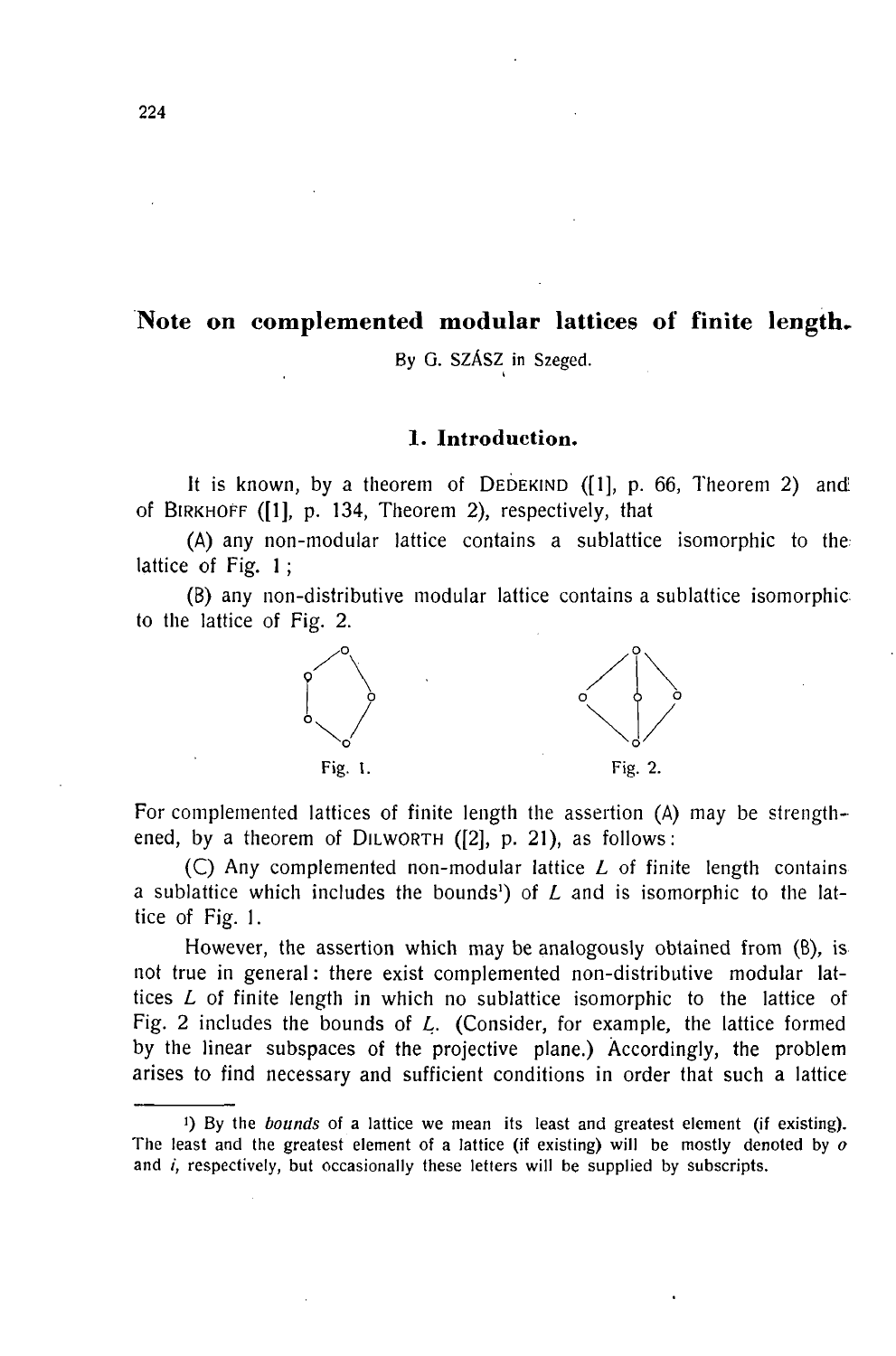#### **G. Szász: Complemented modular lattices. 225**

*L* have a sublattice which is isomorphic to the lattice of Fig. 2 and at the same time includes the bounds of *L*. Our theorem in section 3 gives a solution of this problem; section 2 contains some preliminary lemmas.

# **2. Lemmas.**

In this section we enumerate some results which either are known or may be easily obtained from known theorems.

In what follows, the height of an element  $x$  of a lattice of finite length will be denoted by  $d(x)$ . Then we have

*Lemma 1. Let L be a modular lattice of finite length. Then d(a r^b) + d(a ui) = d(a) + d(b)* 

$$
d(a \cap b) + d(a \cup b) = d(a) + d(b)
$$

*for each pair a, b of elements in L.* 

For the proof of this Lemma see [1], p. 67.

Lemma 2. Let  $\{p_1, \ldots, p_m\}$  be any set of points of a modular lattice *of finite length. Then*  $d(p_1 \cup \cdots \cup p_m) \leq m$ *.* 

The assertion of this Lemma follows from Lemma 1 by induction.

Lemm a 3. *Let L be a complemented modular lattice of length m. Then there exists a set*  $\{p_1, \ldots, p_m\}$  *of points of L such that*  $\bigcup_{j=1}^m p_j = i$ .

Proof. By Theorem 6 on p. 105 of [1], the greatest element *i* of *L* may be represented as the join of points. Let *P* denote a set of points whose join is equal to *i;* from *P* we shall select, by induction, a subset of *m* elements with the required properties.

First we choose an arbitrary element  $p_1$  of P. Then, if  $p_1, \ldots, p_{j-1}$  are already selected, we single out an element  $p_i$  of P such that  $(p_1 \cup \cdots$  $\cdots \smile p_{j-1}$ )  $\cap$   $p_j = o$ . We continue this process until it is possible. Thus we get a subset  $\overline{P} = \{p_1, p_2, ..., p_{j-1}, p_j, ...\}$  consisting of different points such  $\text{that}^2$ )

$$
(p_1\cup\cdots\cup p_{j-1})\cap p_j\prec p_j \qquad (j=2,3,\ldots).
$$

It follows, by the covering conditions, that

 $\overline{p}_1 \lt \cdots \lt p_p \lt \cdots \lt p_{j-1} \lt p_1 \cup \cdots \cup p_j \lt \cdots.$ 

Since the length of *L* is *m,* this implies that if *n* denotes the number of elements of  $\overline{P}$ , then  $n \leq m$ .

<sup>&</sup>lt;sup>2</sup>) By  $x \prec y$  me mean that x is covered by *y*.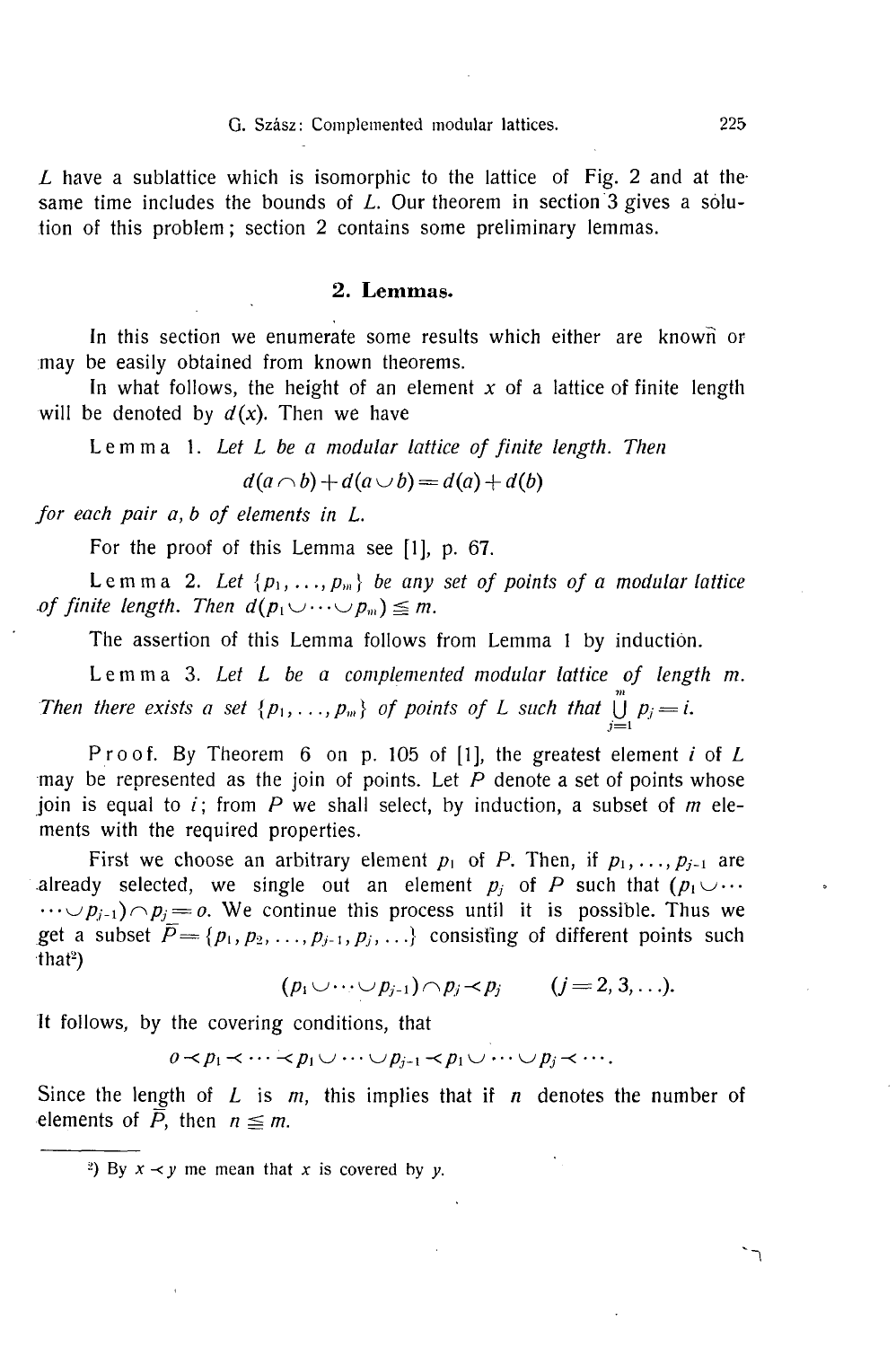On the other hand,  $n \ge m$ . Indeed, if  $\overline{P} = \{p_1, \ldots, p_n\}$  and p is any element of *P* different from the elements  $p_i$  ( $j = 1, ..., n$ ), then, by the construction of  $\overline{P}$ ,  $p \cap (p_1 \cup \cdots \cup p_n) = p$  which is equivalent to  $p \cup (p_1 \cup \cdots$  $\cdots \cup p_n) = p_1 \cup \cdots \cup p_n$ . Hence

$$
i=\bigcup_{p\in P}p=\bigcup_{j=1}^n p_j.
$$

Consequently, by Lemma 2,  $m=d(i) = d(p_1 \cup \cdots \cup p_n) \leq n$ , completing the consequently, by Lemma 2, m  $\frac{1}{2}$  *d*  $\frac{1}{2}$  *d*  $\frac{1}{2}$  *d*  $\frac{1}{2}$  *d*  $\frac{1}{2}$  *d*  $\frac{1}{2}$  *d*  $\frac{1}{2}$  *d*  $\frac{1}{2}$  *d*  $\frac{1}{2}$  *d*  $\frac{1}{2}$  *d*  $\frac{1}{2}$  *d*  $\frac{1}{2}$  *d*  $\$ 

A lattice is called *simple* if it has no non-trivial congruence relations. For simple modular lattices we have the following.

 $L$ emma 4. Let  $L$  be a simple complemented modular lattice of finite *length. Then to each pair p, q (p*  $\neq$  *q) of its points there exists a third point length. Then to each pair p,q* (p =j= *q) of its points there exists a third point r* ( $\frac{1}{2}$  *p*,  $\frac{1}{2}$  *p*,  $\frac{1}{2}$  *p*,  $\frac{1}{2}$  *p*,  $\frac{1}{2}$  *p*. *r*  $\frac{1}{2}$  *p.*  $\frac{1}{2}$  *p.*  $\frac{1}{2}$  *p.*  $\frac{1}{2}$  *p.*  $\frac{1}{2}$  *p.*  $\frac{1}{2}$  *p.*  $\frac{1}{2}$  *p.*  $\frac{1}{2}$  *p.*  $\frac{1}{2}$  *p.*  $\$ 

Proof. It is known ([3], p. 89) that if a complemented modular lattice *L* of finite length is simple, then to each pair p, q  $(p \neq q)$  of its points there exists a third point r in L such that  $r < p \cup q$ . It follows at once  $p < p \cup r \leq p \cup q$ ;<sup>3</sup>) moreover,  $p \neq q$  implies  $p \cap q = 0 \prec q$ , whence we get, by the covering conditions, that  $p \lt p \cup q$ . Hence  $p \cup r = p \cup q$ . Similarly,  $q \cup r = p \cup q$ .

#### **3. The theorem.**

It is known  $(1]$ , pp. 120-121) that any complemented modular lattice *L* of finite length may be uniquely represented as a direct union

(1)  $L = P_0 \times P_1 \times \cdots \times P_r$  (r finite), where  $P_0$  is a Boolean algebra and  $P_1, \ldots, P_r$  are simple complemented, modular, but non-distributive lattices. Using this result, we prove the following

*Theorem. Let L be any complemented modular lattice of finite length-Then L contains a sublattice which includes the bounds of L and is isomorphic to the lattice of Fig. 2 if and only if in its direct decomposition of the form* (1) *the component Po is the one-element lattice and the length of each. P<sub>i</sub>*  $(j = 1, ..., r)$  *is even.* 

Proof. We prove our theorem in the following, equivalent form:  $ln$ *a complemented modular lattice L of finite length the equation system* 

(2)  $u \cap v = v \cap z = z \cap u = 0,$ 

$$
(3) \t u \cup v = v \cup z = z \cup u = i
$$

**3)** Since *p, r* both are points and  $p \neq r$ ,  $p = p \cup r$  is impossible.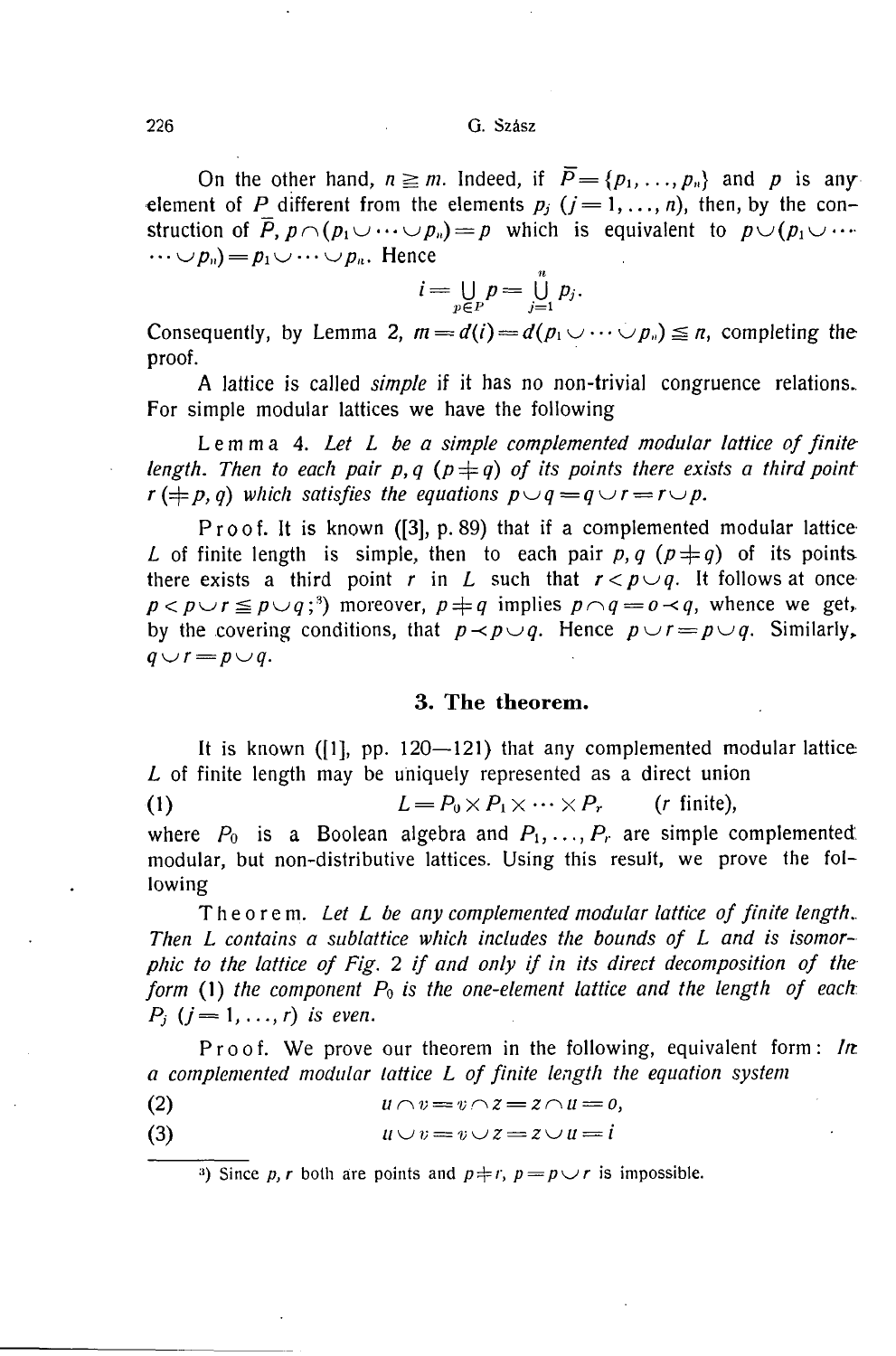is satisfied by some elements  $u, v, z \in L$  if and only if in the direct decom*position of the form* (1) *of L the component Po consists of a single element*  and each  $P_i$   $(j = 1, ..., r)$  is of even length.

Now, according to (1), any elements *u*, *v*, *z* of *L* may be represented as.

$$
\begin{array}{l}\nu=(u_0, u_1, \ldots, u_r) \\
v=(v_0, v_1, \ldots, v_r) \\
z=(z_0, z_1, \ldots, z_r)\n\end{array}\n\bigg\} \qquad (u_j, v_j, z_j \in P_j; \quad j=0, 1, \ldots, r).
$$

Hence, if  $o_i$  and  $i_j$  denote the least and the greatest elements of  $P_i$  ( $j = 0, 1, \ldots, r$ ), respectively, then the equation system (2)--(3) is equivalent to the following equation system concerning the components of the elements  $u, v, z$ :

(4) 
$$
u_j \wedge v_j = v_j \wedge z_j = z_j \wedge u_j = 0_j
$$

$$
u_j \vee v_j = v_j \vee z_j = z_j \vee u_j = i_j
$$

$$
(j = 0, 1, ..., r).
$$

*Proof of the necessity of the conditions.* Let us assume that there exist: elements  $u, v, z$  in  $L$  such that (2), (3) are satisfied. Then, as we have seen, the equations. (4), (5) hold for the components of these elements.

Since  $P_0$  is distributive, each element of  $P_0$  has only one complement: ( $[1]$ , p. 134). This implies, with respect to  $(4)$  and  $(5)$ , that at least two of the elements  $u_0, v_0, z_0$  must be equal; by symmetry, we can assume  $u_0 = v_0$ . It follows from (4) and (5) that

$$
0_0 = u_0 \cap v_0 = u_0 \cap u_0 = u_0 = u_0 \cup u_0 = u_0 \cup v_0 = i_0.
$$

Thus, *P0* consists actually of a single element.

Consider now the components  $P_j$  ( $j = 1, ..., r$ ). Each of these components is a modular lattice of finite length. Hence, by (4), (5) and by Lemma. 1, we have  $\mathcal{U} \times \mathcal{U}$  $\mathbf{z}$ 

$$
\left\{\n \begin{aligned}\n d(u_j) + d(v_j) &= d(l_j) \\
 d(v_j) + d(z_j) &= d(l_j) \\
 d(z_j) + d(u_j) &= d(l_j)\n \end{aligned}\n \right.\n \quad (j = 1, \ldots, r).
$$

By adding these equations we get

$$
2(d(uj)+d(vj)+d(zj))=3d(ij) \qquad (j=1,\ldots,r).
$$

Thus we conclude that each  $d(i_j)$   $(j = 1, ..., r)$  is divisible by 2, i.e. that: the length of each  $P_i$  is even.

*Proof of the sufficiency of the conditions.* With regard to the equivalence of the two equation systems  $(2)$ — $(3)$  and  $(4)$ — $(5)$ , respectively, it suffices toshow that the following assertion is true : *In any simple complemented modular*